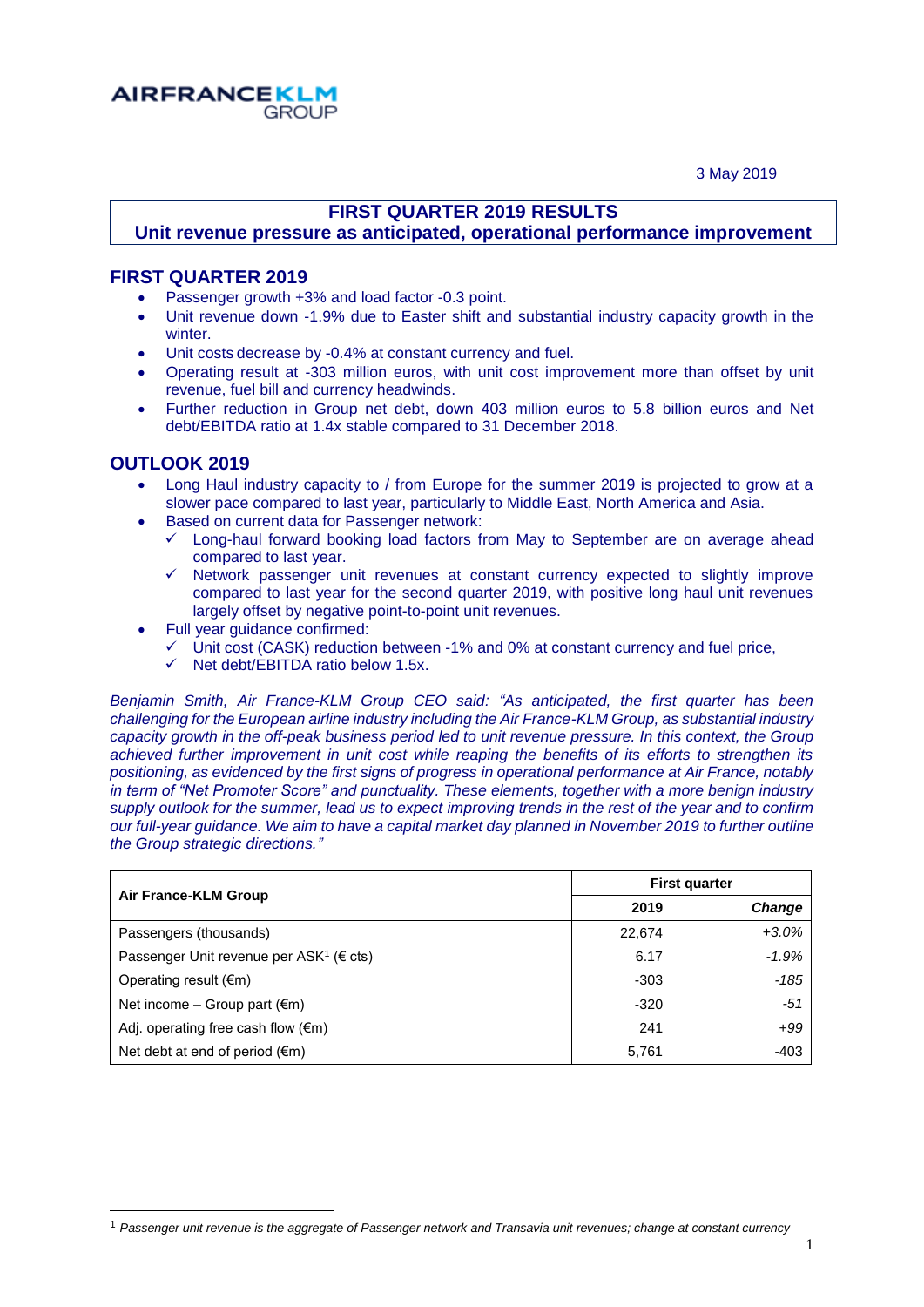# **First quarter 2019 business review**

|                                 |        | <b>First quarter</b> |                                |  |
|---------------------------------|--------|----------------------|--------------------------------|--|
| <b>Network</b>                  | 2019   | <b>Change</b>        | Change<br>constant<br>currency |  |
| Capacity (ASK m)                | 69,759 | $+2.3%$              |                                |  |
| Total revenues $(\epsilon m)$   | 5,175  | $+1.7%$              | $+1.0%$                        |  |
| Scheduled revenues (€m)         | 4,893  | $+1.2%$              | $+0.4%$                        |  |
| Operating result $(\epsilon m)$ | $-279$ | -193                 | $-146$                         |  |

### **Network: Operating result impacted by unit revenue pressure and fuel bill increase**

First quarter 2019 combined Passenger and Cargo revenues increased by 1.0% at constant currency to 5.2 billion euros, for a capacity growth of 2.3%. The operating result amounted to -279 million euros, a 146 million euros decrease at constant currency compared to last year, mostly due to unit revenue pressure and fuel bill increase as anticipated.

#### **Passenger network: Resilient unit revenues for long-haul and premium and decline in short- and medium-haul**

|                                   | <b>First quarter</b> |               |                                       |
|-----------------------------------|----------------------|---------------|---------------------------------------|
| Passenger network                 | 2019                 | <b>Change</b> | <b>Change</b><br>constant<br>currency |
| Passengers (thousands)            | 19.745               | $+2.4%$       |                                       |
| Capacity (ASK m)                  | 69,759               | $+2.3%$       |                                       |
| Traffic (RPK m)                   | 60,221               | $+1.9%$       |                                       |
| Load factor                       | 86.3%                | $-0.4$ pt     |                                       |
| Total passenger revenues (€m)     | 4,628                | $+1.8%$       | $+1.3%$                               |
| Scheduled passenger revenues (€m) | 4,420                | $+1.4%$       | $+0.7%$                               |
| Unit revenue per ASK ( $\in$ cts) | 6.34                 | $-0.9\%$      | $-1.6%$                               |

First quarter 2019 capacity increased by 2.3%, mainly driven by the South American, North Atlantic and Asian networks with respective growth of 9.8%, 5.3% and 1.8%.

The passenger network experienced a supply – demand imbalance putting pressure on unit revenues. Revenue management anticipated to price competitive trends in the market and managed to contain impact on unit revenues to -1.6% at constant currency compared to last year.

- The North America network experienced competitive pricing sensitivity and posted a 2.5% unit revenue decrease, but after a strong unit revenue performance in the previous year (+4.9%).
- The 9.8% additional capacity on South America was driven by growth on the Andean routes and the opening of the Fortaleza service in April 2018. Ongoing pressure persists due to economic difficulties in Argentina and the international demand recovery of the Brazilian market progressing slower than anticipated.
- The Asian network's solid performance trend continues, with first quarter unit revenue up 1.7%, driven in particular by the Japanese network.
- Caribbean & Indian Ocean network posted a strong result with unit revenues of +4.3%, driven by strong leisure demand.
- Africa & Middle East network was relatively stable compared to last year.
- The medium-haul network saw a unit revenue decrease of 2.4%, due to substantial intra-European industry capacity growth.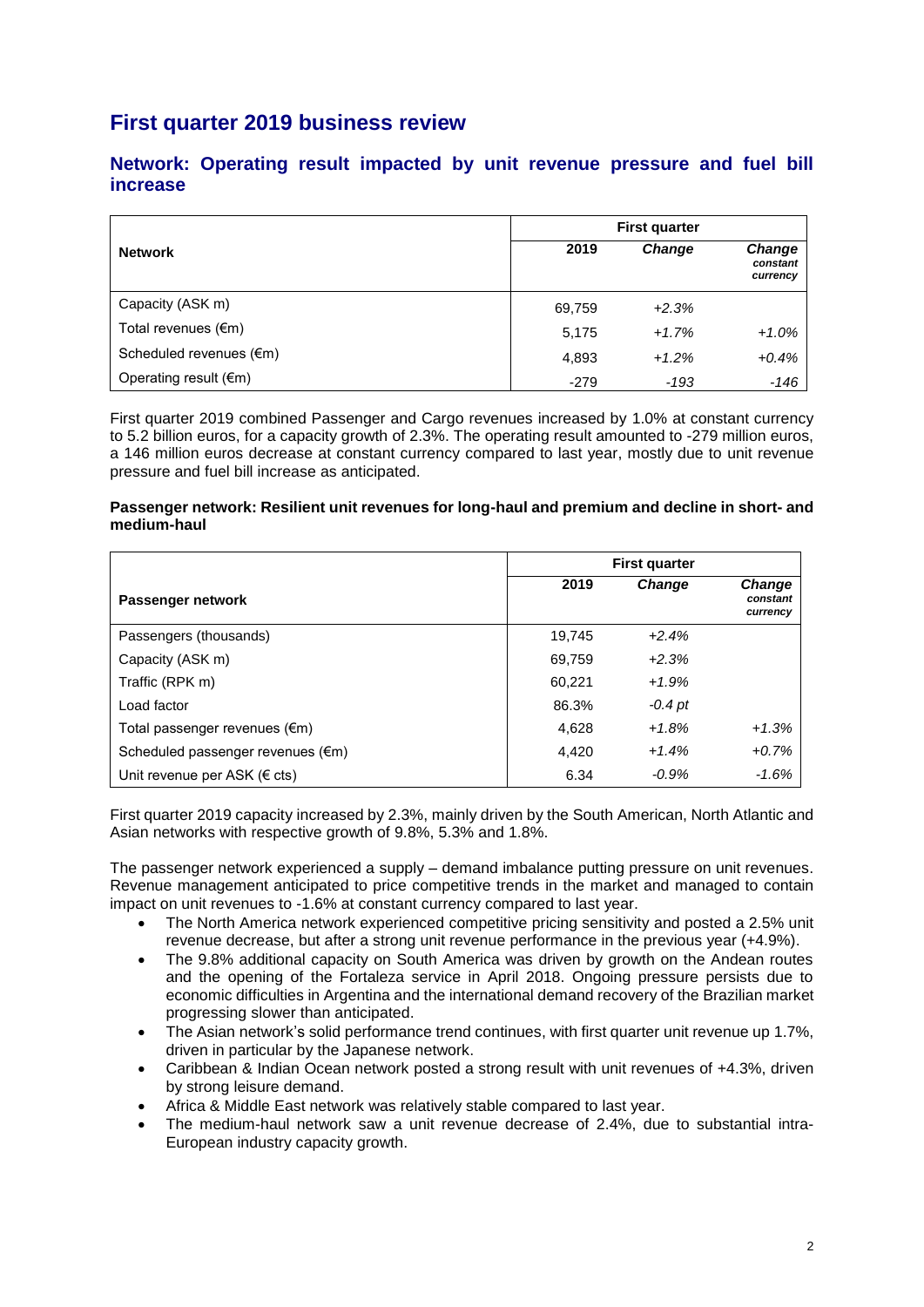**Cargo network: Unit revenues impacted by slowdown of air freight market** 

|                                         | <b>First quarter</b> |               |                                       |
|-----------------------------------------|----------------------|---------------|---------------------------------------|
| Cargo network                           | 2019                 | <b>Change</b> | <b>Change</b><br>constant<br>currency |
| Tons (thousands)                        | 270                  | $+0.0\%$      |                                       |
| Capacity (ATK m)                        | 3,462                | $+1.4%$       |                                       |
| Traffic (RTK m)                         | 2,046                | $+0.5%$       |                                       |
| Load factor                             | 59.1%                | $-0.5$ pt     |                                       |
| Total Cargo revenues (€m)               | 547                  | $+0.7%$       | $-1.3%$                               |
| Scheduled cargo revenues $(\epsilon m)$ | 473                  | $-0.8%$       | $-2.8%$                               |
| Unit revenue per ATK ( $\epsilon$ cts)  | 13.67                | $-2.0\%$      | $-4.0%$                               |

A slowdown of volumes in the first quarter is visible in the whole air freight market, due to economic slowdown, political uncertainties and trade disputes. This has put pressure on freight rates, resulting in a unit revenue development of -4.0% at constant currency. Several network rationalization measures have been implemented during the quarter to counterbalance the negative trend. A slight capacity increase has been offset by this unit revenue decrease, resulting in a decline of revenues by 1.3% at constant currency.

### **Transavia: Strong capacity growth, but unit revenue decline primarily explained by Easter shift**

|                                     | <b>First quarter</b> |           |
|-------------------------------------|----------------------|-----------|
| Transavia                           | 2019                 | Change    |
| Passengers (thousands)              | 2,929                | $+7.4%$   |
| Capacity (ASK m)                    | 5,826                | $+11.4%$  |
| Traffic (RPK m)                     | 5,368                | $+11.7%$  |
| Load factor                         | 92.1%                | $+0.2$ pt |
| Total passenger revenues (€m)       | 249                  | $+6.0%$   |
| Unit revenue per ASK ( $\in$ cts)   | 4.15                 | $-3.5%$   |
| Unit cost per ASK ( $\epsilon$ cts) | 5.37                 | $-0.8%$   |
| Operating result $(\epsilon m)$     | $-71$                | $-13$     |

First quarter 2019 saw the launch of several new routes and a strong capacity growth of 11.4%. Unit revenues decreased by 3.5% compared to last year, primarily explained by Easter shift and an increase of stage length of the route network. The unit cost improved with -0.8% and -1.7% at constant fuel and currency.

The first quarter 2019 operating result stood at -71 million euros, 13 million euros lower compared to last year.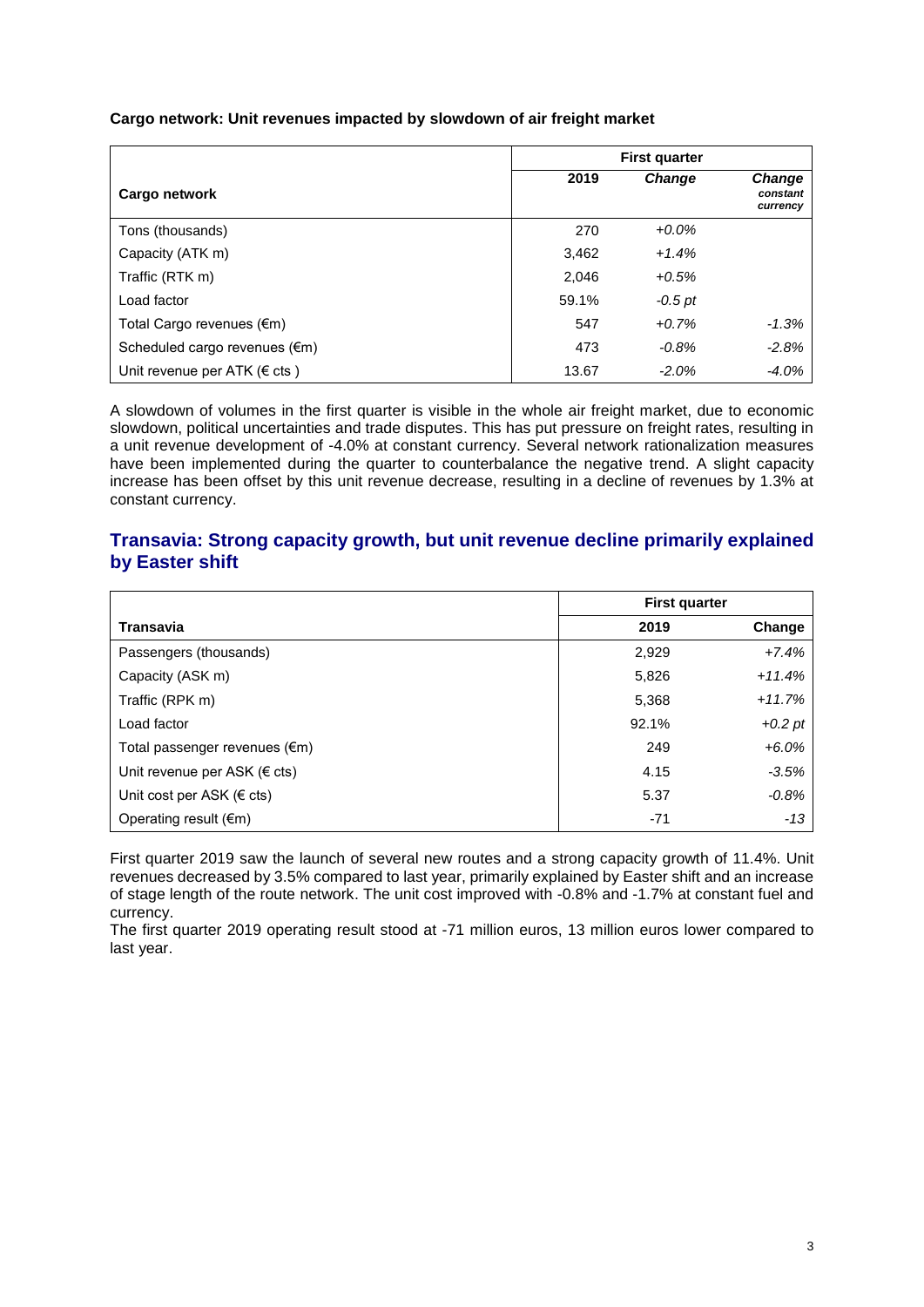## **Maintenance: Strong third party revenue growth and margin improvement**

|                                     | <b>First quarter</b> |           |                                |
|-------------------------------------|----------------------|-----------|--------------------------------|
| <b>Maintenance</b>                  | 2019                 | Change    | Change<br>constant<br>currency |
| Total revenues $(\epsilon m)$       | 1,170                | $+8.7%$   |                                |
| Third party revenues $(\epsilon m)$ | 554                  | $+17.6%$  | $+9.9%$                        |
| Operating result $(\epsilon m)$     | 47                   | 20        | 16                             |
| Operating margin (%)                | 4.0%                 | $+1.5$ pt | $+1.3$ pt                      |

Maintenance revenues increased compared to last year with third-party revenues up by 9.9% at constant currency, a continuation of the growth trend realized by the inflow of new contracts. The Maintenance order book stood at 11.5 billion dollars at 31 March 2019, an increase of 0.1 billion dollars compared to 31 December 2018.

The operating margin expressed as a percentage of total revenues stood at 4.0%, an increase of 1.3 point at constant currency compared to last year, explained by the focus on margin quality in both engine and component businesses.

### **Air France-KLM Group: Unit cost improvement more than offset by unit revenue, fuel and currency headwinds**

|                                                            |         | <b>First quarter</b> |                                |
|------------------------------------------------------------|---------|----------------------|--------------------------------|
|                                                            | 2019    | Change               | Change<br>constant<br>currency |
| Capacity (ASK m)                                           | 75,586  | $+3.0%$              |                                |
| Traffic (RPK m)                                            | 65,589  | $+2.6%$              |                                |
| Passenger unit revenue per ASK (€ cts)                     | 6.17    | $-1.2\%$             | $-1.9%$                        |
| Group unit revenue per ASK ( $\in$ cts)                    | 6.79    | $-1.4%$              | $-2.2%$                        |
| Group unit cost per ASK ( $\epsilon$ cts) at constant fuel | 7.19    | $+1.2%$              | $-0.4%$                        |
| Revenues (€m)                                              | 5,986   | $+3.1%$              | $+2.0%$                        |
| EBITDA (€m)                                                | 424     | $-31.7%$             | $-26.3%$                       |
| Operating result $(\epsilon m)$                            | $-303$  | -185                 | $-142$                         |
| Operating margin (%)                                       | $-5.1%$ | $-3.0pt$             | $-2.3$ pt                      |
| Net income - Group part $(\epsilon m)$                     | $-320$  | -51                  |                                |

In the first quarter 2019, the Air France-KLM Group posted an operating result of -303 million euros, down 185 million euros compared to last year, which was impacted by the Air France strike for -75 million euros.

The unit revenue at constant currency of -2.2% compared to last year had a negative impact of 115 million euros on the operating result.

The fuel bill including hedging amounted to 1,201 million euros for first quarter 2019, up 140 million euros, of which 44 million euros is explained by an increase in the fuel price and a volume effect of 34 million euros for the capacity increase compared to last year. The result of the fuel hedges has been a gain of 35 million euros.

Currencies had a positive 65 million euro impact on revenues and a negative 108 million euro effect on costs including currency hedging. The net impact of currencies thus amounted to a negative 43 million euros for first quarter 2019.

#### **Unit costs in line with full year guidance**

On a constant currency and fuel price basis, unit costs were down -0.4% in the first quarter 2019, driven in particular by the decrease in customer compensations compared to first quarter 2018 that was marked by the strikes in Air France

However this was partly offset by KLM unit cost which were impacted by a 1.3% lower than planned capacity due to weather and technical reasons.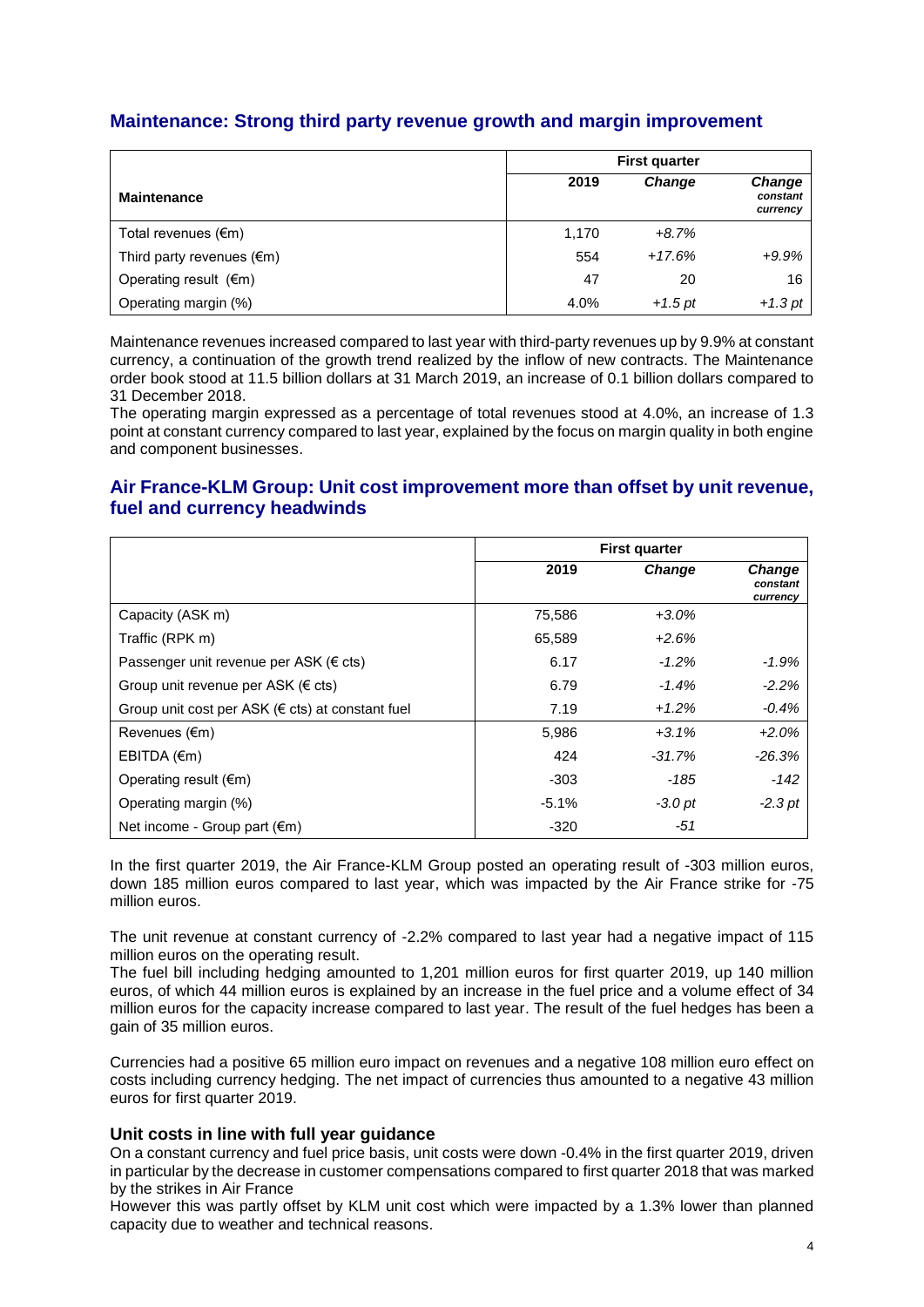Net employee costs were up 6.4% in the quarter compared to last year, explained by additional hirings for the capacity growth, the impact of the implemented wage agreements for Air France and KLM staff and the last year strike effect.

Compared to last year, the average number of FTEs increased by 1,050, including +450 Pilots and +50 Cabin Crew in response to the capacity growth. However, productivity measured in ASK per FTE increased by 1.7% in the first quarter 2019 while capacity increased by 3.0%.

## **Positive operating free cash flow and net debt reduction**

|                                                                                        | <b>First quarter</b> |        |
|----------------------------------------------------------------------------------------|----------------------|--------|
| In $\epsilon$ million                                                                  | 2019                 | Change |
| Cash flow before change in WCR and Voluntary Departure Plans, continuing<br>operations | 368                  | -144   |
| Cash out related to Voluntary Departure Plans                                          | -4                   | $+18$  |
| Change in Working Capital Requirement (WCR)                                            | 806                  | -1     |
| Net cash flow from operating activities                                                | 1,170                | $-127$ |
| Net investments before sale & lease-back*                                              | -678                 | $+235$ |
| Operating free cash flow                                                               | 492                  | $+108$ |
| Reduction of lease debt                                                                | $-251$               | -9     |
| Adjusted operating free cash flow **                                                   | 241                  | 99     |

*\* Sum of* '*Purchase of property, plant and equipment and intangible assets' and 'Proceeds on disposal of property, plant and equipment and intangible assets' as presented in the consolidated cash flow statement.*

*\*\* The "Adjusted operating free cash" is operating free cash flow with deduction of the repayment of lease debt.*

### **Adjusted operating free cash flow positive**

The Group generated positive adjusted operating free cash flow of 241 million euros, an increase of 99 million euros compared to last year, mainly explained by a lower capex in the first quarter 2019 due to a year-over-year shift in investment timing pattern.

#### **Leverage stable**

| In $\epsilon$ million              | 31 Mar 2019 | 31 Dec 2018 |
|------------------------------------|-------------|-------------|
| Net debt                           | 5,761       | 6,164       |
| EBITDA trailing 12 months          | 4.020       | 4,217       |
| Net debt/EBITDA trailing 12 months | 1.4x        | 1.5x        |

The Group reduced its net debt to 5,761 million euros at 31 March 2019 versus 6,164 million euros at 31 December 2018. This 403 million euro reduction was driven by operating free cash flow generation and the repayment of lease debt.

The net debt/EBITDA ratio stood at 1.4x at 31 March 2019, a decrease of 0.03 point compared to 31 December 2018, explained by the reduction of the net debt.

### **Both airlines impacted by unit revenue pressure and fuel bill increase**

|                         | <b>First quarter</b> |           |
|-------------------------|----------------------|-----------|
|                         | 2019                 | Change    |
| <b>Air France Group</b> |                      |           |
| Operating result (€m)   | $-256$               | -78       |
| Operating margin (%)    | $-6.9%$              | $-1.9$ pt |
| <b>KLM Group</b>        |                      |           |
| Operating result (€m)   | -56                  | -116      |
| Operating margin (%)    | $-2.3%$              | $-4.5$ pt |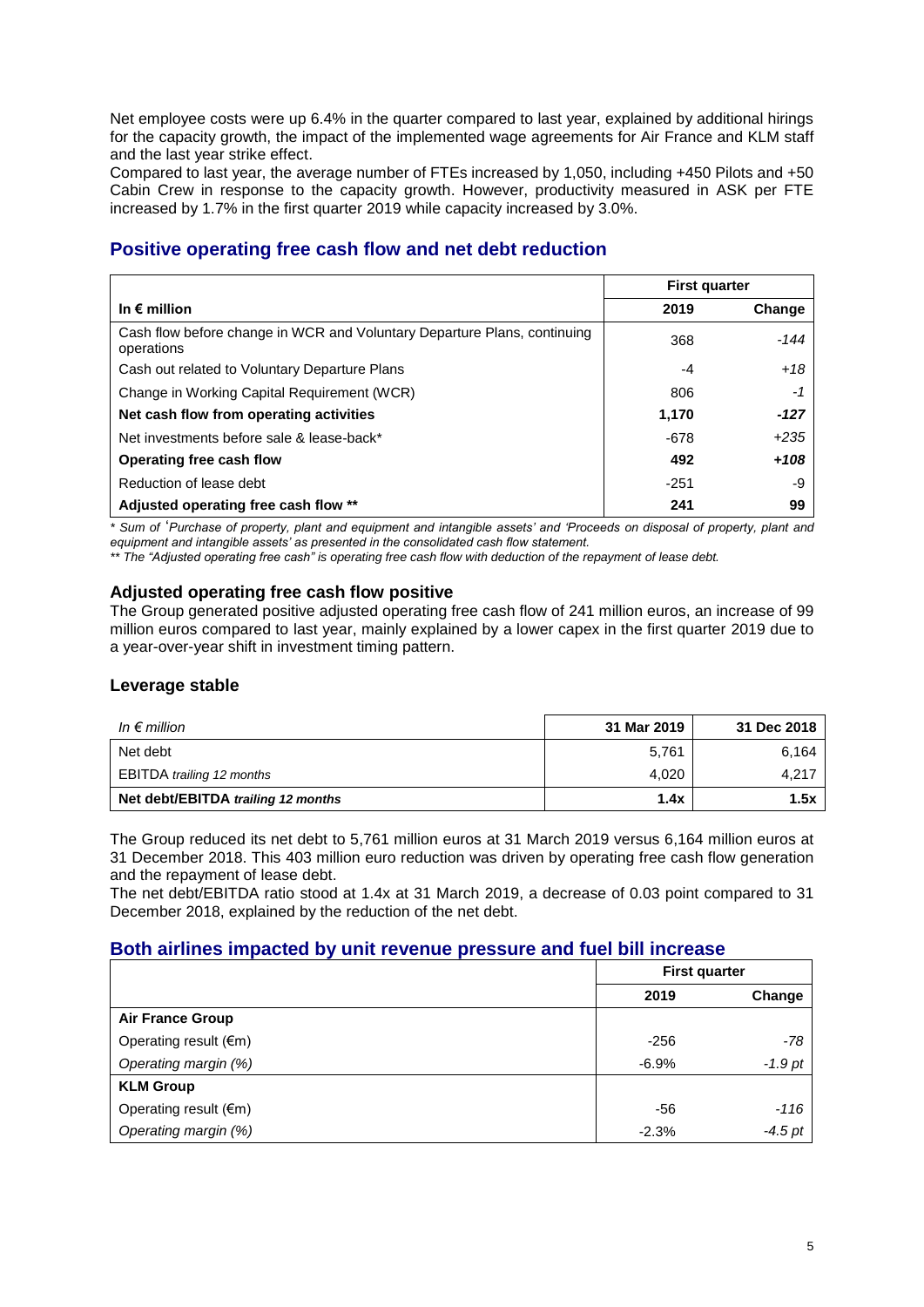# **Outlook**

The global context remains uncertain given the current geopolitical environment and fuel price trends. For the full year 2019, the Air France-KLM Group plans to selectively grow capacity for the Passenger network by 2% to 3% compared to 2018. Transavia will continue to grow at a sustained pace of 9% to 11%.

Long Haul industry capacity to / from Europe for the summer 2019 is projected to grow at a slower pace compared to last year, particularly to Middle East, North America and Asia.

Based on the current data for the Passenger network:

- $\checkmark$  Long-haul forward booking load factors from May to September are on average ahead compared to last year.
- $\checkmark$  Network passenger unit revenues at constant currency expected to slightly improve compared to last year for the second quarter 2019, with positive long haul unit revenues largely offset by negative point-to-point unit revenues.

Full year guidance confirmed:

- $\checkmark$  The Group will pursue initiatives to reduce unit costs<sup>1</sup>, with a targeted reduction for 2019 of between -1% to 0% at constant currency and fuel price.
- $\checkmark$  The 2019 fuel bill is expected to increase by 650 million euros compared to 2018 to 5.6 billion euros<sup>2</sup>, based on the forward curve of 26 April 2019.
- $\checkmark$  The Group's capital expenditures are planned at the level of 3.2 billion euros for the year 2019 and the Group is targeting a Net debt/EBITDA ratio below 1.5x.

\*\*\*\*\*

The first Quarter 2019 accounts are not audited by the Statutory Auditors.

The results presentation is available at **www.airfranceklm.com** on 3 May 2019 from 7:15 am CET.

#### **Press Contact**

 $\overline{\phantom{a}}$ 

+33 1 41 56 56 00

*<sup>1</sup> To align with industry practice, the metric EASK will not be used anymore as of 2019.*

*New Unit Cost definition will be: Net cost per Available Seat Kilometer at constant fuel and currency The impact of this change for the unit cost is -0.1pt for 2019*

*<sup>2</sup> Based on the forward curves of 26 April 2019 average Brent price of USD 69, average jet fuel price of USD 710 per ton including into plane costs. Assuming exchange rate of EUR/USD of 1.13 in 2019*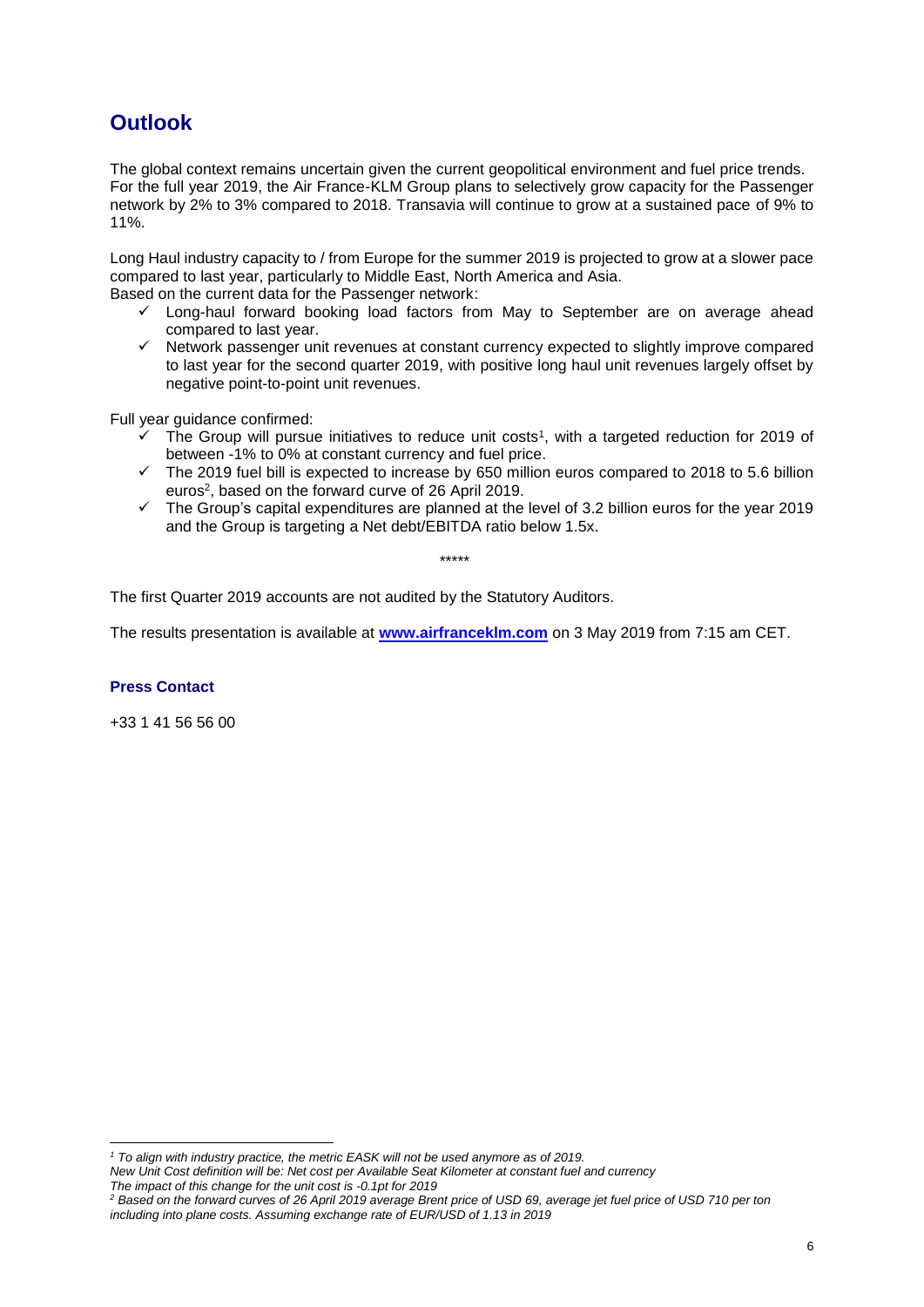# **Income Statement**

|                                            |                | <b>First quarter</b> |            |
|--------------------------------------------|----------------|----------------------|------------|
| In millions euros                          | 2019           | 2018                 | Change     |
| <b>Sales</b>                               | 5,986          | 5,806                | $+3.1%$    |
| Other revenues                             | 0              | 0                    | $-100.0\%$ |
| <b>Revenues</b>                            | 5,986          | 5,806                | $+3.1%$    |
| Aircraft fuel                              | $-1,201$       | $-1,061$             | $+13.2%$   |
| Chartering costs                           | $-134$         | -130                 | $+3.1%$    |
| Landing fees and en-route charges          | $-434$         | -427                 | $+1.6%$    |
| Catering                                   | $-187$         | -182                 | $+2.7%$    |
| Handling charges and other operating costs | -454           | -476                 | $-4.6%$    |
| Aircraft maintenance costs                 | -652           | -617                 | $+5.7%$    |
| Commercial and distribution costs          | $-250$         | -232                 | $+7.8%$    |
| Other external expenses                    | $-439$         | $-394$               | $+11.4%$   |
| Salaries and related costs                 | $-1,972$       | $-1,853$             | $+6.4%$    |
| Taxes other than income taxes              | $-52$          | $-49$                | $+6.1%$    |
| Other income and expenses                  | 213            | 236                  | $-9.7%$    |
| <b>EBITDA</b>                              | 424            | 621                  | $-31.7%$   |
| Amortization, depreciation and provisions  | $-727$         | $-739$               | $-1.6%$    |
| Income from current operations             | $-303$         | $-118$               | $+156.8%$  |
| Sales of aircraft equipment                | 13             | -4                   | nm         |
| Other non-current income and expenses      | 5              | -43                  | nm         |
| Income from operating activities           | $-285$         | $-165$               | $+72.7%$   |
| Cost of financial debt                     | $-106$         | $-114$               | $-7.0%$    |
| Income from cash and cash equivalent       | 12             | 10                   | $+20.0%$   |
| Net cost of financial debt                 | -94            | -104                 | $-9.6%$    |
| Other financial income and expenses        | $-71$          | 12                   | nm         |
| Income before tax                          | $-450$         | $-257$               | $+75.1%$   |
| Income taxes                               | 128            | -6                   | nm         |
| Net income of consolidated companies       | $-322$         | $-263$               | $+22.4%$   |
| Share of profits (losses) of associates    | $\overline{c}$ | -6                   | nm         |
| Income from continuing operations          | $-320$         | $-269$               | $+19.0%$   |
| Net income from discontinued operations    | 0              | 0                    | N/A        |
| Net income for the period                  | $-320$         | $-269$               | $+19.0\%$  |
| Non-controlling interest                   | 0              | 0                    | N/A        |
| Net income for the period - Group part     | $-320$         | $-269$               | $+19.0%$   |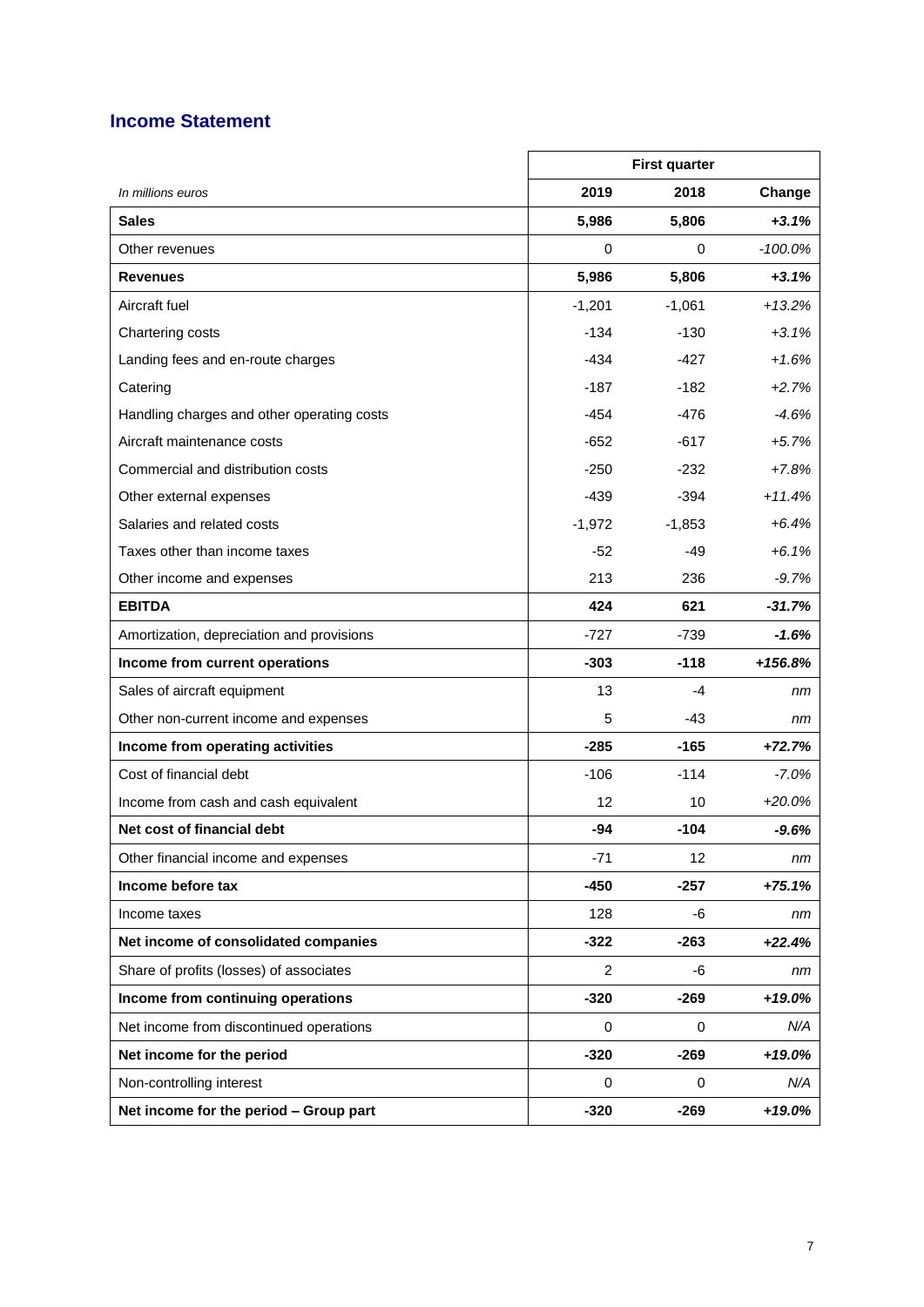# **Consolidated Balance Sheet**

| <b>Assets</b>                       | 31 Mar 2019 | 31 Dec 2018 |
|-------------------------------------|-------------|-------------|
| In million euros                    |             |             |
| Goodwill                            | 217         | 217         |
| Intangible assets                   | 1,267       | 1,194       |
| Flight equipment                    | 10,279      | 10,165      |
| Other property, plant and equipment | 1,504       | 1,503       |
| Right-of-use assets                 | 5,051       | 5,243       |
| Investments in equity associates    | 306         | 311         |
| Pension assets                      | 533         | 331         |
| Other financial assets              | 1,542       | 1,487       |
| Deferred tax assets                 | 520         | 544         |
| Other non-current assets            | 301         | 264         |
| <b>Total non-current assets</b>     | 21,520      | 21,259      |
| Assets held for sale                | $\Omega$    | $\Omega$    |
| Other short-term financial assets   | 302         | 325         |
| Inventories                         | 686         | 633         |
| Trade receivables                   | 2,592       | 2,191       |
| Other current assets                | 1,322       | 1,062       |
| Cash and cash equivalents           | 4,162       | 3,585       |
| <b>Total current assets</b>         | 9,064       | 7,796       |
| <b>Total assets</b>                 | 30,584      | 29,055      |

| <b>Liabilities and equity</b>                           | 31 Mar 2019 | 31 Dec 2018     |
|---------------------------------------------------------|-------------|-----------------|
| In million euros                                        |             |                 |
| <b>Issued capital</b>                                   | 429         | 429             |
| Additional paid-in capital                              | 4,139       | 4,139           |
| Treasury shares                                         | $-67$       | $-67$           |
| Perpetual                                               | 403         | 403             |
| Reserves and retained earnings                          | $-2,984$    | $-3,051$        |
| Equity attributable to equity holders of Air France-KLM | 1,920       | 1,853           |
| Non-controlling interests                               | 13          | 12 <sup>2</sup> |
| <b>Total Equity</b>                                     | 1,933       | 1,865           |
| Pension provisions                                      | 2,186       | 2,098           |
| Return obligation liability and other provisions        | 3,126       | 3,035           |
| <b>Financial debt</b>                                   | 6,014       | 5,733           |
| Lease debt                                              | 3,426       | 3,546           |
| Deferred tax liabilities                                | 48          | 4               |
| Other non-current liabilities                           | 289         | 459             |
| <b>Total non-current liabilities</b>                    | 15,089      | 14,875          |
| Return obligation liability and other provisions        | 509         | 492             |
| Current portion of financial debt                       | 815         | 826             |
| Current portion of lease debt                           | 989         | 988             |
| Trade payables                                          | 2,463       | 2,460           |
| Deferred revenue on ticket sales                        | 4,298       | 3,153           |
| Frequent flyer program                                  | 836         | 844             |
| Other current liabilities                               | 3,616       | 3,547           |
| <b>Bank overdrafts</b>                                  | 36          | 5               |
| <b>Total current liabilities</b>                        | 13,562      | 12,315          |
| <b>Total equity and liabilities</b>                     | 30,584      | 29,055          |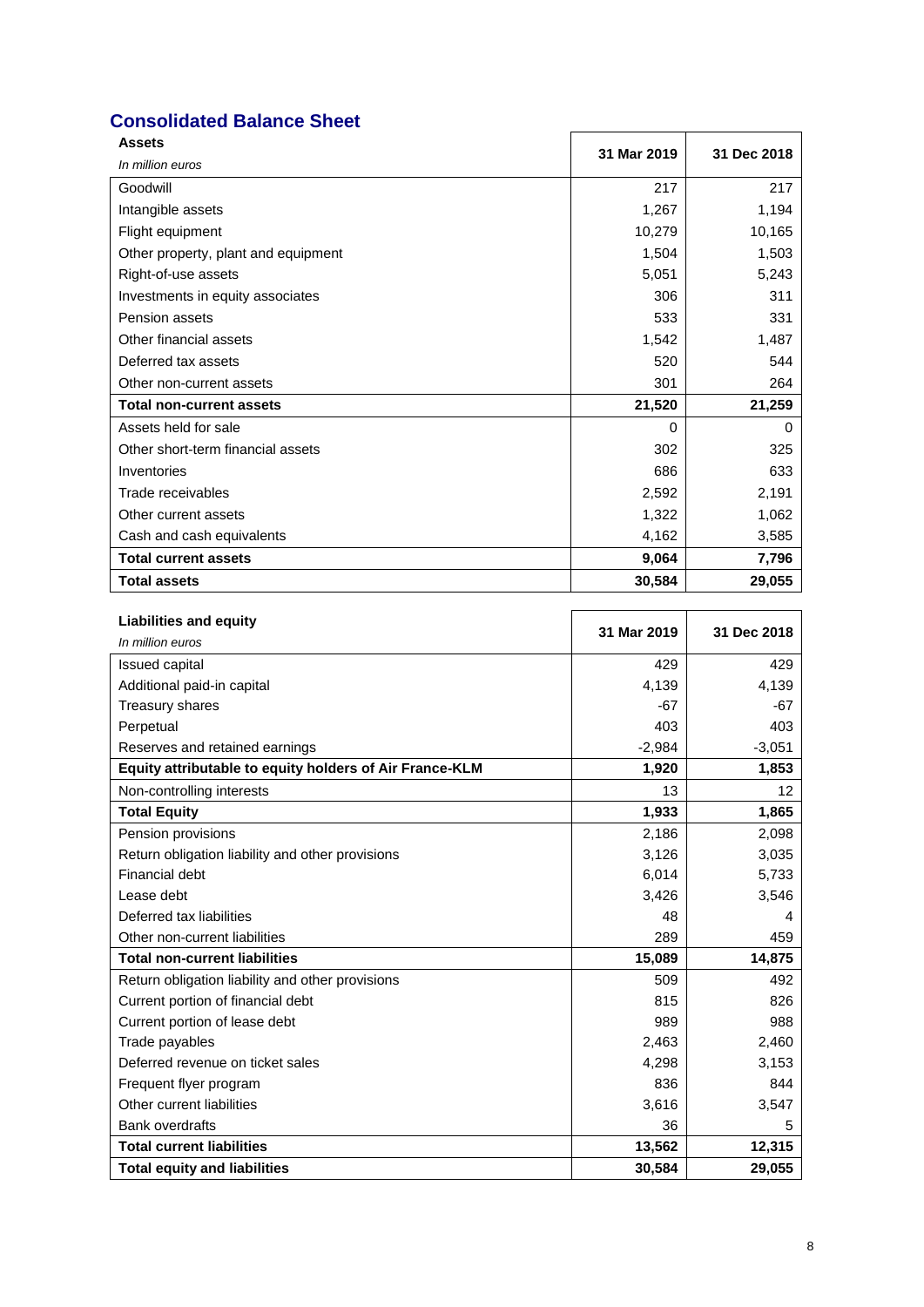# **Statement of consolidated Cash Flows from 1st January until 31st March 2019**

| In million euros                                                               | 31 Mar 2019 | 31 Mar 2018 |
|--------------------------------------------------------------------------------|-------------|-------------|
| Net income from continuing operations                                          | -320        | -269        |
| Net income from discontinued operations                                        | 0           | 0           |
| Amortization, depreciation and operating provisions                            | 727         | 739         |
| Financial provisions                                                           | 43          | 26          |
| Loss (gain) on disposals of tangible and intangible assets                     | $-20$       | 4           |
| Loss (gain) on disposals of subsidiaries and associates                        | 0           | 0           |
| Derivatives - non monetary result                                              | 27          | 13          |
| Unrealized foreign exchange gains and losses, net                              | 64          | -24         |
| Other non-monetary items                                                       | -21         | -6          |
| Share of (profits) losses of associates                                        | $-2$        | 6           |
| Deferred taxes                                                                 | $-134$      | 1           |
| <b>Financial Capacity</b>                                                      | 364         | 490         |
| Of which discontinued operations                                               | 0           | 0           |
| (Increase) / decrease in inventories                                           | $-60$       | $-13$       |
| (Increase) / decrease in trade receivables                                     | $-399$      | $-310$      |
| Increase / (decrease) in trade payables                                        | $-34$       | 64          |
| Change in other receivables and payables                                       | 1,299       | 1,066       |
| Change in working capital requirements                                         | 806         | 807         |
| Change in working capital from discontinued operations                         | 0           | 0           |
| Net cash flow from operating activities                                        | 1,170       | 1,297       |
| Purchase of property, plant and equipment and intangible assets                | $-718$      | $-939$      |
| Proceeds on disposal of property, plant and equipment and intangible<br>assets | 40          | 26          |
| Proceeds on disposal of subsidiaries, of shares in non-controlled entities     | 4           | 3           |
| Acquisition of subsidiaries, of shares in non-controlled entities              | 0           | -8          |
| Dividends received                                                             | 3           | 3           |
| Decrease (increase) in net investments, more than 3 months                     | 22          | $-12$       |
| Net cash flow used in investing activities of discontinued operations          | 0           | 0           |
| Net cash flow used in investing activities                                     | $-649$      | $-927$      |
| Increase of capital                                                            | 0           | 0           |
| Perpetual (including premium)                                                  | 0           | 0           |
| Issuance of debt                                                               | 508         | 24          |
| Repayment on financial debt                                                    | $-238$      | -781        |
| Payments on lease debt                                                         | $-251$      | $-242$      |
| Decrease (increase) in loans, net                                              | -1          | 34          |
| Dividends and coupons on perpetual paid                                        | 0           | 0           |
| Net cash flow used in financing activities of discontinued operations          | 0           | 0           |
| Net cash flow from financing activities                                        | 18          | -965        |
| Effect of exchange rate on cash and cash equivalents and bank overdrafts       | 7           | -4          |
| Effect of exch. rate on cash and cash eq. and bank overdrafts of disc. ops.    | 0           | 0           |
| Change in cash and cash equivalents and bank overdrafts                        | 546         | $-599$      |
| Cash and cash equivalents and bank overdrafts at beginning of period           | 3,580       | 4,667       |
| Cash and cash equivalents and bank overdrafts at end of period                 | 4,126       | 4,068       |
| Change in treasury of discontinued operations                                  | 0           | 0           |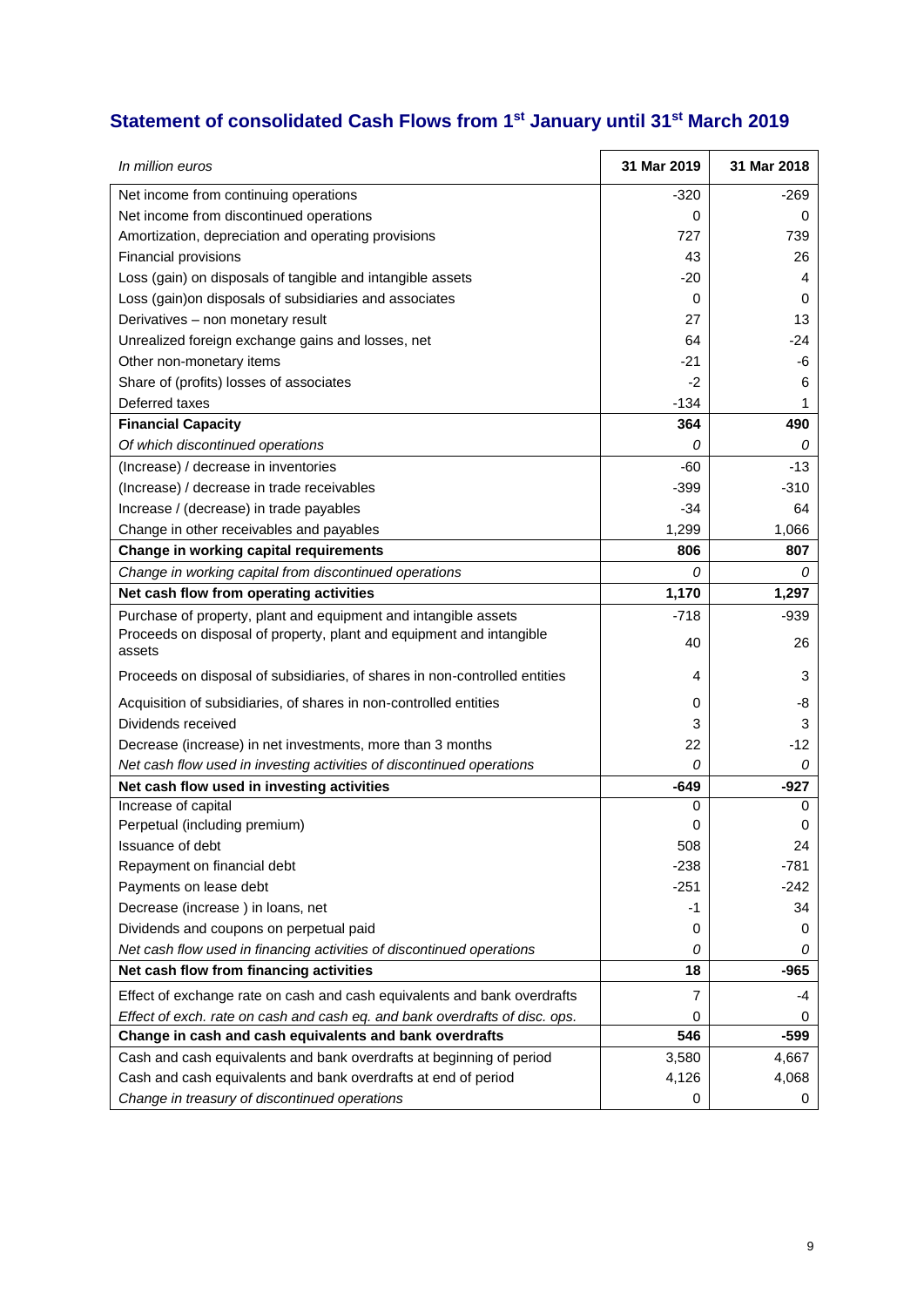# **Key Performance Indicators**

## **EBITDA**

 $\overline{\phantom{a}}$ 

|                                           | <b>First quarter</b> |        |  |
|-------------------------------------------|----------------------|--------|--|
| In millions euros                         | 2019                 | 2018   |  |
| Income from current operations            | $-303$               | $-118$ |  |
| Amortization, depreciation and provisions | 727                  | 739    |  |
| <b>EBITDA</b>                             | 424                  | 621    |  |

# **Restated net income - Group part**

|                                                                                                            | <b>First quarter</b> |          |
|------------------------------------------------------------------------------------------------------------|----------------------|----------|
| In million euros                                                                                           | 2019                 | 2018     |
| Net income - Group part                                                                                    | $-320$               | $-269$   |
| Net income from discontinued operations                                                                    | 0                    | $\Omega$ |
| Unrealized foreign exchange gains and losses, net                                                          | 64                   | -24      |
| Change in fair value of financial assets and liabilities (derivatives)                                     | $-25$                | 14       |
| Non-current income and expenses                                                                            | $-18$                | 47       |
| Depreciation of shares available for sale                                                                  | -6                   | -10      |
| De-recognition of deferred tax assets                                                                      | 0                    |          |
| Restated net income - Group part                                                                           | $-305$               | $-242$   |
| Coupons on perpetual                                                                                       | -4                   | -6       |
| Restated net income - Group part, including coupons on<br>perpetual (used to calculate earnings per share) | -309                 | $-248$   |
| Restated net income per share (in $\epsilon$ )                                                             | $-0.72$              | $-0.58$  |

# **Return on capital employed (ROCE)**<sup>1</sup>

| In million euros                                                                                      | 31 Mar<br>2019 | 31 Mar<br>2018 | 31 Mar<br>2018       | 31 Mar<br>2017 |  |  |
|-------------------------------------------------------------------------------------------------------|----------------|----------------|----------------------|----------------|--|--|
| Goodwill and intangible assets                                                                        | 1,485          | 1,362          | 1,362                | 1,320          |  |  |
| Flight equipment                                                                                      | 10,279         | 10,084         | 10,084<br>9,158      |                |  |  |
| Other property, plant and equipment                                                                   | 1,504          | 1,446          | 1,382<br>1,446       |                |  |  |
| Right of use assets                                                                                   | 5,051          | 5,769          | 5,769<br>5,511       |                |  |  |
| Investments in equity associates                                                                      | 306            | 290            | 295<br>290           |                |  |  |
| Financial assets excluding shares available for sale, marketable<br>securities and financial deposits | 136            | 117            | 117                  | 110            |  |  |
| Provisions, excluding pension, cargo litigation and restructuring                                     | $-3,249$       | $-2,726$       | $-2,726$             | $-2,719$       |  |  |
| WCR, excluding market value of derivatives                                                            | $-6,928$       | $-6,606$       | $-6,606$<br>$-6,222$ |                |  |  |
| <b>Capital employed</b>                                                                               | 8,584          | 9,736          | 8,835<br>9,736       |                |  |  |
| Average capital employed (A)                                                                          | 9,160          |                | 9,286                |                |  |  |
| Income from current operations                                                                        | 1,147          | 1,852          |                      |                |  |  |
| - Dividends received                                                                                  | $-2$           |                | $-3$                 |                |  |  |
| - Share of profits (losses) of associates                                                             | 23             |                | 11                   |                |  |  |
| - Normative income tax                                                                                | $-347$         |                | $-553$               |                |  |  |
| Income from current operations after tax (B)                                                          | 821<br>1,307   |                |                      |                |  |  |
| ROCE, trailing 12 months (B/A)                                                                        | 9.0%<br>14.1%  |                |                      |                |  |  |

<sup>&</sup>lt;sup>1</sup> The ROCE definition has been updated within the framework of IFRS 16 implementation. The asset value linked to the aircraft lease contracts now corresponds to the net book value of the right-of-use asset of all the lease contracts. Moreover, the "operating result, adjusted for operating leases" no longer existing having been replaced by "income from current operations" which, thanks to IFRS 16 implementation, no longer includes the financial cost of lease contracts. Finally, the Group now uses a normative income tax rate, calculated according to the tax rates applied in France and in the Netherlands.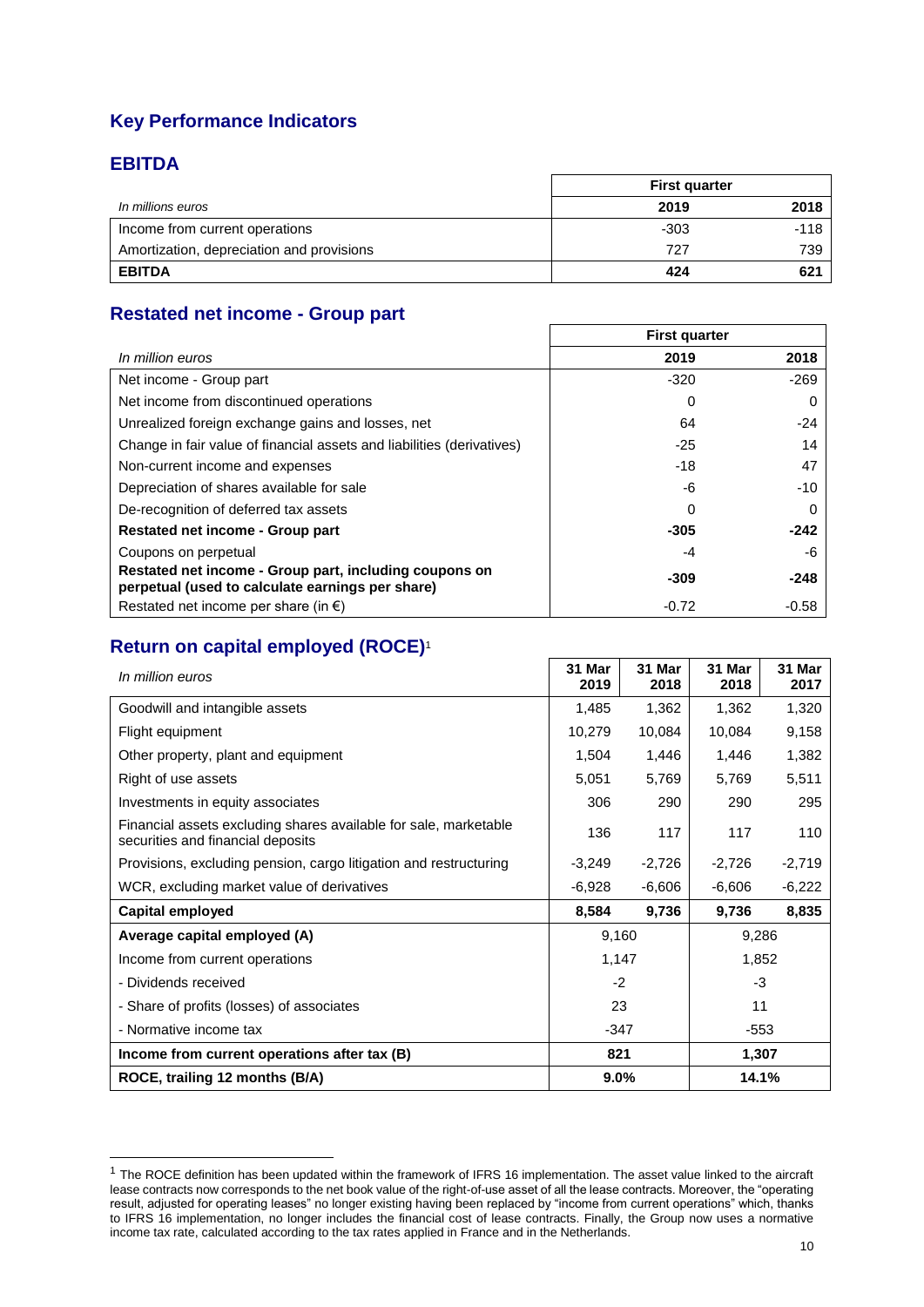# **Net debt**

|                                        | <b>Balance sheet at</b> |             |  |  |
|----------------------------------------|-------------------------|-------------|--|--|
| In million euros                       | 31 Mar 2019             | 31 Dec 2018 |  |  |
| Financial debt                         | 6,484                   | 6,216       |  |  |
| Lease debt                             | 4,325                   | 4,450       |  |  |
| Financial assets pledged (OCEANE swap) | 0                       | 0           |  |  |
| Currency hedge on financial debt       | -5                      |             |  |  |
| Accrued interest                       | $-74$                   | -67         |  |  |
| Gross financial debt (A)               | 10,730                  | 10,606      |  |  |
| Cash and cash equivalents              | 4,162                   | 3,585       |  |  |
| Marketable securities                  | 51                      | 74          |  |  |
| Cash pledges                           | 265                     | 265         |  |  |
| Deposits (bonds)                       | 527                     | 522         |  |  |
| <b>Bank overdrafts</b>                 | -36                     | -5          |  |  |
| Other                                  | 0                       |             |  |  |
| Net cash (B)                           | 4,969                   | 4,442       |  |  |
| Net debt $(A) - (B)$                   | 5,761                   | 6,164       |  |  |

# **Adjusted operating free cash flow**

|                                                                             | <b>First quarter</b> |        |  |
|-----------------------------------------------------------------------------|----------------------|--------|--|
| In million euros                                                            | 2019                 | 2018   |  |
| Net cash flow from operating activities, continued operations               | 1,170                | 1,297  |  |
| Investment in property, plant, equipment and intangible assets              | $-718$               | $-939$ |  |
| Proceeds on disposal of property, plant, equipment and intangible<br>assets | 40                   | 26     |  |
| Operating free cash flow                                                    | 492                  | 384    |  |
| Payments on lease debt                                                      | $-251$               | $-242$ |  |
| Adjusted operating free cash flow                                           | 241                  | 142    |  |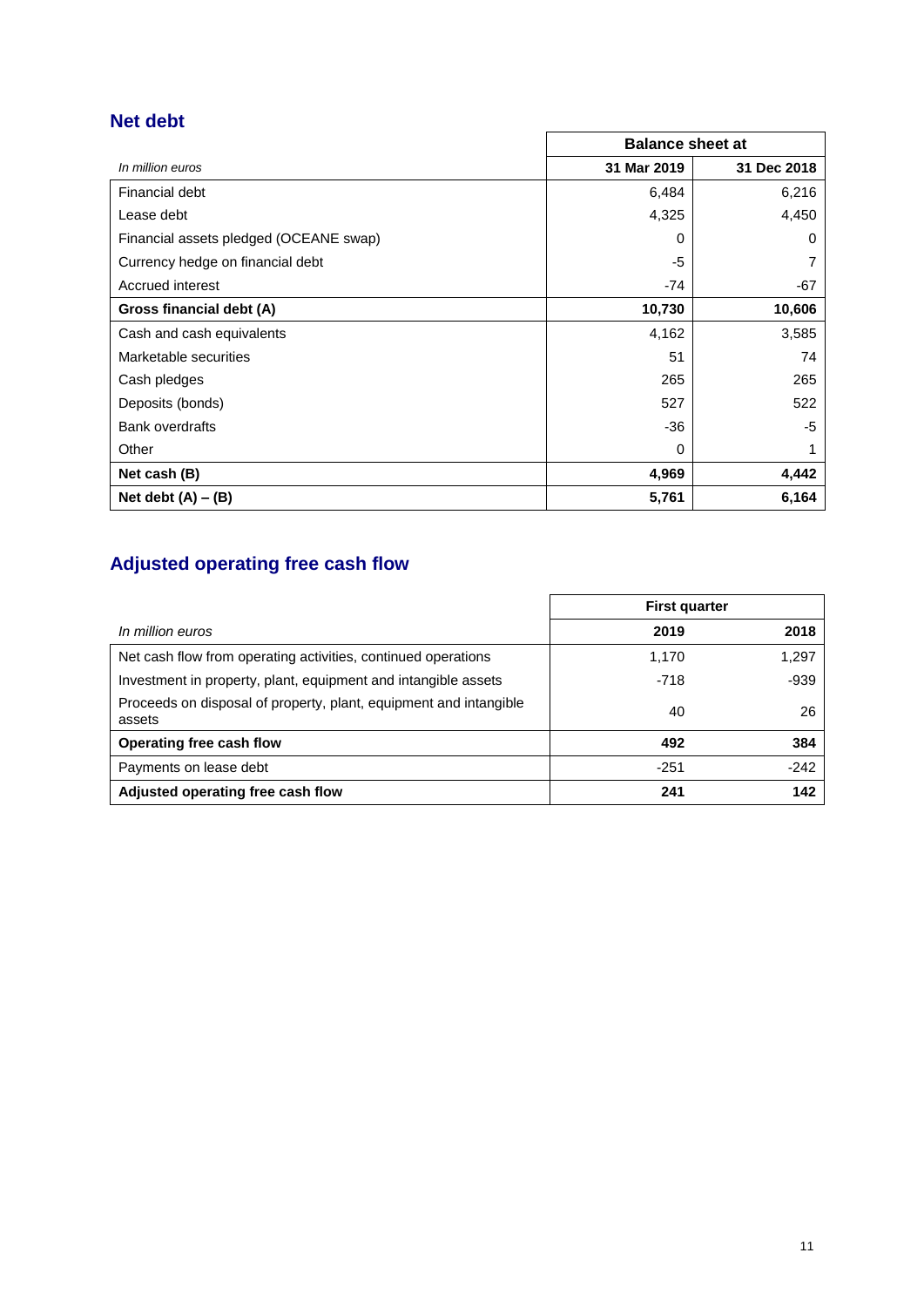## **Unit cost: net cost per ASK**

|                                                                                      |        | <b>First quarter</b> |
|--------------------------------------------------------------------------------------|--------|----------------------|
|                                                                                      | 2019   | 2018                 |
| Revenues (in $\epsilon$ m)                                                           | 5,986  | 5,806                |
| Income/(loss) from current operations (in $\epsilon$ m)                              | $-303$ | $-118$               |
| Total operating expense (in $\epsilon$ m)                                            | 6,289  | 5,924                |
| Passenger network business – other revenues (in $\epsilon$ m)                        | $-208$ | $-188$               |
| Cargo network business – other revenues (in $\epsilon$ m)                            | $-73$  | -67                  |
| Third-party revenues in the maintenance business (in $\epsilon$ m)                   | $-554$ | -471                 |
| Transavia - other revenues (in $\epsilon$ m)                                         | -9     | $-10$                |
| Third-party revenues of other businesses (in $\epsilon$ m)                           | -8     | $-10$                |
| Net cost (in $\epsilon$ m)                                                           | 5,437  | 5,178                |
| Capacity produced, reported in ASK*                                                  | 75,586 | 73,403               |
| Net cost per ASK (in € cents per ASK)                                                | 7.19   | 7.05                 |
| Gross change                                                                         |        | 2.0%                 |
| Currency effect on net costs (in $\epsilon$ m)                                       |        | 83                   |
| Change at constant currency                                                          |        | 0.4%                 |
| Fuel price effect (in $\epsilon$ m)                                                  |        | 44                   |
| Net cost per ASK on a constant currency and fuel price basis<br>(in € cents per ASK) | 7.19   | 7.22                 |
| Change at constant currency and fuel price basis                                     |        | $-0.4%$              |

*\* The capacity produced by the transportation activities is combined by adding the capacity of the Passenger network (in ASK) to that of Transavia (in ASK).*

## **Airline results**

| <b>Air France Group</b>                                                     |         | <b>First quarter</b> |
|-----------------------------------------------------------------------------|---------|----------------------|
|                                                                             | 2019    | Change               |
| Revenue (in $\epsilon$ m)                                                   | 3,698   | $+4.1%$              |
| EBITDA (in $\epsilon$ m)                                                    | 204     | $-91$                |
| Operating result (en $m \in$ )                                              | $-256$  | $-78$                |
| Operating margin (%)                                                        | $-6.9%$ | $-1.9$ pt            |
| Operating cash flow before WCR and restructuring cash out (in $\epsilon$ m) | 174     | -92                  |
| Operating cash flow (before WCR and restructuring) margin                   | 4.7%    | $-2.8$ pt            |

| <b>KLM Group</b>                                                            | <b>First quarter</b> |           |  |  |
|-----------------------------------------------------------------------------|----------------------|-----------|--|--|
|                                                                             | 2019                 | Change    |  |  |
| Revenue (in $\epsilon$ m)                                                   | 2,385                | $-0.1%$   |  |  |
| EBITDA (in $\epsilon$ m)                                                    | 208                  | $-107$    |  |  |
| Operating result (en $m \in \mathbb{R}$ )                                   | -56                  | -116      |  |  |
| Operating margin (%)                                                        | $-2.3%$              | $-4.5$ pt |  |  |
| Operating cash flow before WCR and restructuring cash out (in $\epsilon$ m) | 185                  | -60       |  |  |
| Operating cash flow (before WCR and restructuring) margin                   | 7.8%                 | $-2.5$ pt |  |  |

*NB: Sum of individual airline results does not add up to Air France-KLM total due to intercompany eliminations at Group level*